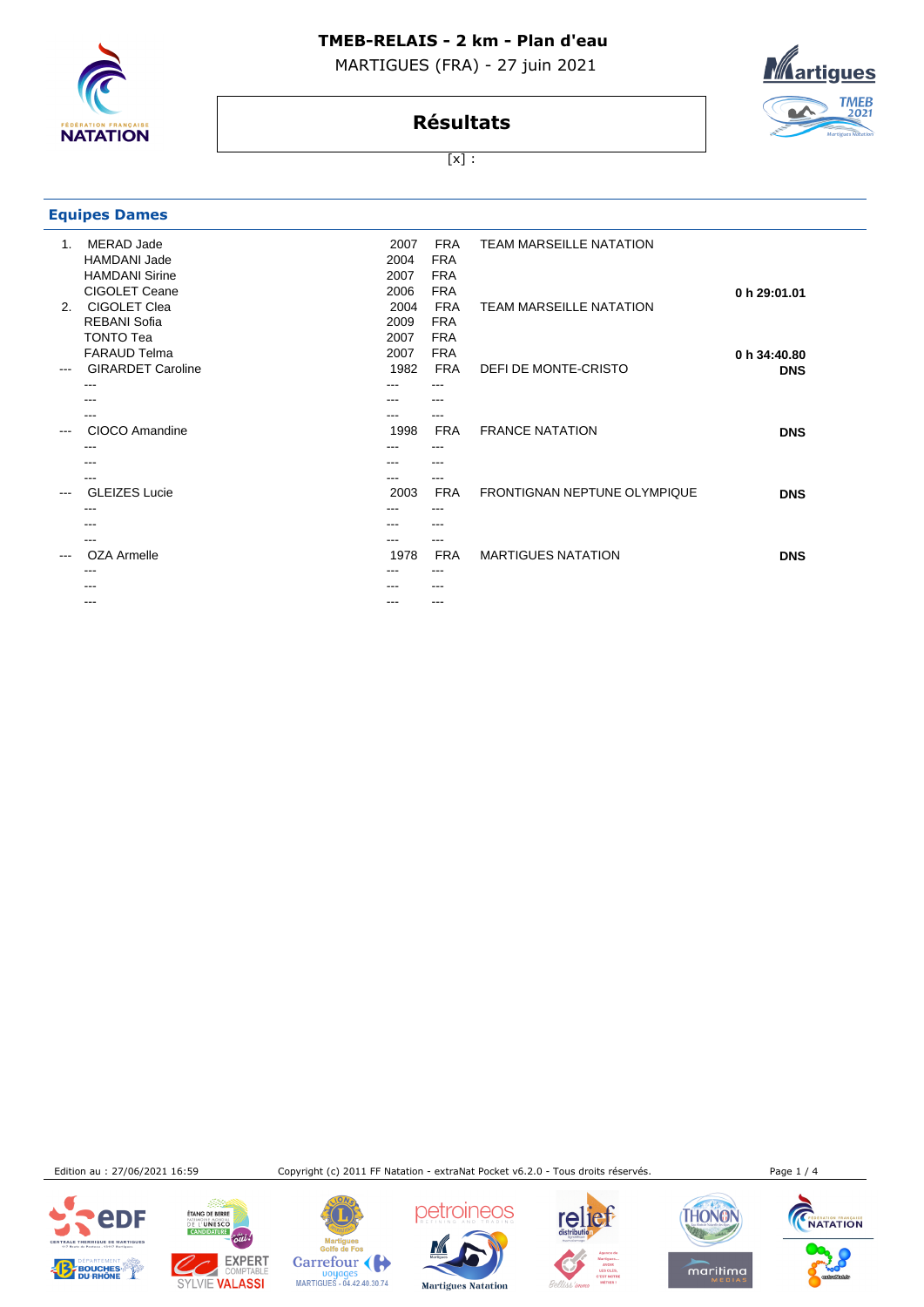#### **TMEB-RELAIS - 2 km - Plan d'eau**

MARTIGUES (FRA) - 27 juin 2021



**Equipes Messieurs**

## <u>artigues</u> **TMEB**<br>2021

#### **Résultats**

 $[x]$  :

|                      | 1. BENARBIA Nacim         | 2008                   | <b>FRA</b>     | <b>FOS NATATION</b>          |              |
|----------------------|---------------------------|------------------------|----------------|------------------------------|--------------|
|                      | SILVESTRE Nathan          | 2007                   | <b>FRA</b>     |                              |              |
|                      | <b>JALLABERT Paul</b>     | 2009                   | <b>FRA</b>     |                              |              |
|                      | <b>ESCANDE Tybo</b>       | 2006                   | FRA            |                              | 0 h 28:28.02 |
|                      | 2. BENAZZOUZ Gacem        | 1972                   | <b>FRA</b>     | <b>PETROINEOS</b>            |              |
|                      | <b>EVANS Alun</b>         | 1973                   | <b>FRA</b>     |                              |              |
|                      | LABUSCHAGNE Conrad        | 1967                   | <b>FRA</b>     |                              |              |
|                      | <b>SUGIER Cedric</b>      | 1981                   | <b>FRA</b>     |                              | 0 h 35:04.62 |
| $\sim$ $\sim$ $\sim$ | <b>BAZILE Pascal</b>      | 1966                   | <b>FRA</b>     | <b>FRANCE NATATION</b>       |              |
|                      |                           |                        |                |                              | <b>DNS</b>   |
|                      | ---                       | $---$                  | $\sim$ $\sim$  |                              |              |
|                      | ---                       | ---                    | ---            |                              |              |
|                      | $---$                     | $---$                  | ---            |                              |              |
| $--$                 | CIOCO Thomas              | 2000                   | <b>FRA</b>     | <b>FRANCE NATATION</b>       | <b>DNS</b>   |
|                      | ---                       | ---                    | ---            |                              |              |
|                      | $---$                     | $\qquad \qquad -$      | ---            |                              |              |
|                      | ---                       | ---                    | ---            |                              |              |
|                      | CIOCO Laurent             | 1972                   | FRA            | <b>FRANCE NATATION</b>       | <b>DNS</b>   |
|                      | $---$                     | $\overline{a}$         | $\overline{a}$ |                              |              |
|                      | ---                       | ---                    | ---            |                              |              |
|                      | $---$                     | $---$                  | $---$          |                              |              |
|                      | <b>VANDER ELST Axel</b>   | 1963                   | FRA            | FRONTIGNAN NEPTUNE OLYMPIQUE |              |
|                      |                           |                        |                |                              | <b>DNS</b>   |
|                      | ---                       | $\overline{a}$         | $---$          |                              |              |
|                      | $---$                     | $---$                  | $---$          |                              |              |
|                      | $---$                     | $---$                  | $\overline{a}$ |                              |              |
| $---$                | <b>CONOIR Julien</b>      | 1988                   | <b>FRA</b>     | <b>MARTIGUES NATATION</b>    | <b>DNS</b>   |
|                      | ---                       | $\qquad \qquad -$      | ---            |                              |              |
|                      | $---$                     | $\cdots$               | ---            |                              |              |
|                      | ---                       | ---                    | ---            |                              |              |
|                      | <b>LAPEYRE Kevin</b>      | 1989                   | <b>FRA</b>     | <b>MARTIGUES NATATION</b>    | <b>DNS</b>   |
|                      | $---$                     | $---$                  | ---            |                              |              |
|                      | ---                       | $- - -$                | ---            |                              |              |
|                      | ---                       | $\qquad \qquad -$      | ---            |                              |              |
|                      | SALESE Loïc               | 1989                   | FRA            | <b>MARTIGUES NATATION</b>    | <b>DNS</b>   |
|                      | $---$                     | ---                    | ---            |                              |              |
|                      | $---$                     | $---$                  | $---$          |                              |              |
|                      |                           |                        |                |                              |              |
|                      | $---$                     | $\overline{a}$         | $\overline{a}$ |                              |              |
| $---$                | VASCO Mickaël             | 1982                   | <b>FRA</b>     | <b>MARTIGUES NATATION</b>    | <b>DNS</b>   |
|                      | $---$                     | ---                    | $\sim$ $\sim$  |                              |              |
|                      | $---$                     | $---$                  | $---$          |                              |              |
|                      | $--$                      | ---                    | ---            |                              |              |
|                      | BENAZZOUZ Gacem           | 1972                   | <b>FRA</b>     | <b>MARTIGUES NATATION</b>    | <b>DNS</b>   |
|                      | ---                       | $\frac{1}{2}$          | ---            |                              |              |
|                      | ---                       | $\cdots$               | ---            |                              |              |
|                      | ---                       | $\qquad \qquad \cdots$ | ---            |                              |              |
| ---                  | <b>EVANS Alun</b>         | 1973                   | FRA            | <b>MARTIGUES NATATION</b>    | <b>DNS</b>   |
|                      |                           | ---                    | ---            |                              |              |
|                      | ---                       | ---                    | ---            |                              |              |
|                      | ---                       | ---                    | ---            |                              |              |
|                      |                           |                        |                |                              |              |
| ---                  | <b>LABUSCHAGNE Conrad</b> | 1967                   | <b>FRA</b>     | <b>MARTIGUES NATATION</b>    | <b>DNS</b>   |
|                      |                           | ---                    | ---            |                              |              |
|                      | ---                       | ---                    | ---            |                              |              |
|                      | ---                       | ---                    | ---            |                              |              |
| $---$                | <b>LAGRANGE Gery</b>      | 1965                   | <b>FRA</b>     | <b>MARTIGUES NATATION</b>    | <b>DNS</b>   |
|                      | ---                       | $---$                  | ---            |                              |              |
|                      | ---                       | ---                    | ---            |                              |              |
|                      |                           |                        | ---            |                              |              |
|                      |                           |                        |                |                              |              |

Edition au : 27/06/2021 16:59 Copyright (c) 2011 FF Natation - extraNat Pocket v6.2.0 - Tous droits réservés. Page 2 / 4











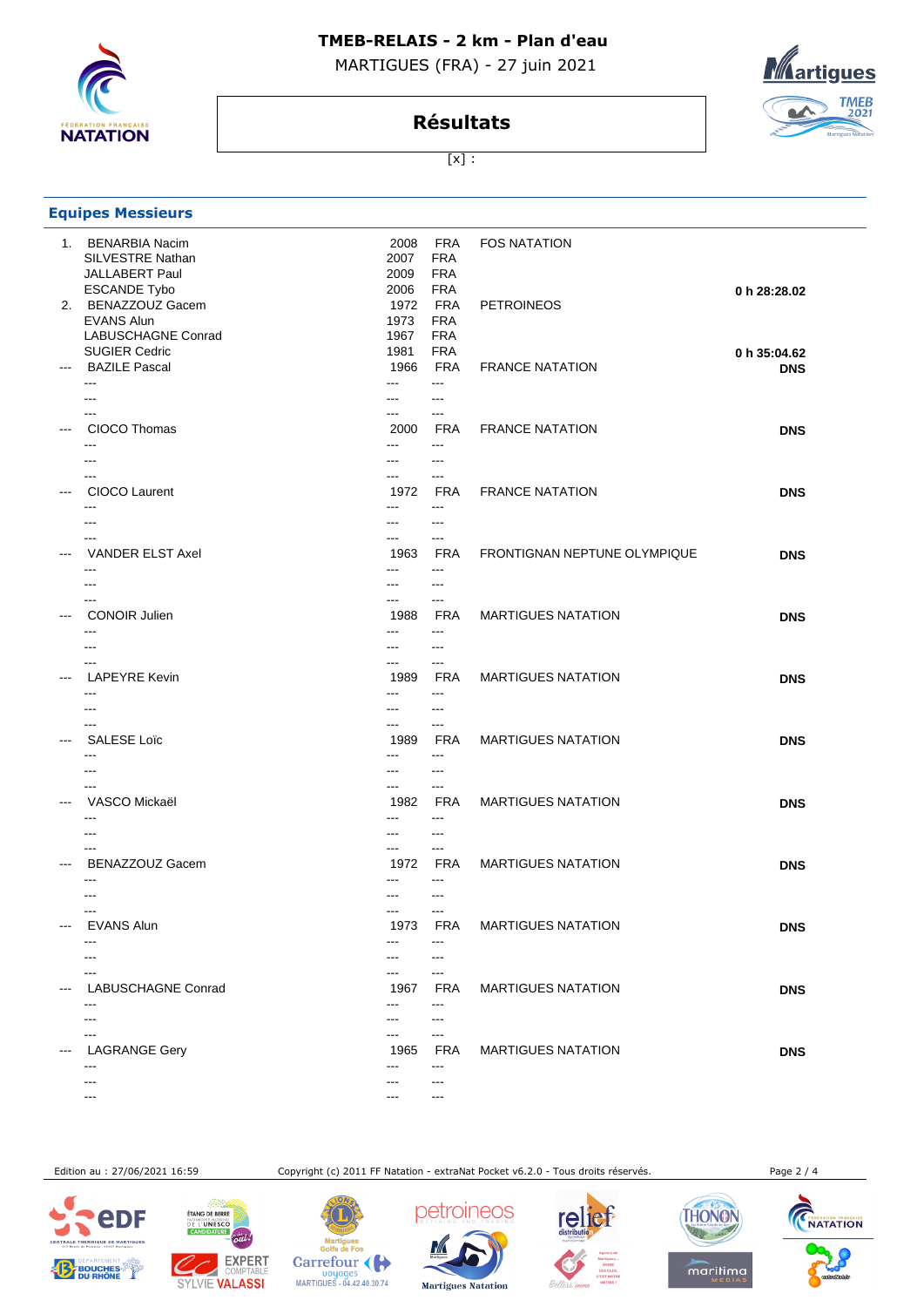

MARTIGUES (FRA) - 27 juin 2021



**(Suite) Equipes Messieurs**



### **Résultats**

 $[x]$  :

| $\qquad \qquad \cdots$ | <b>CHARPIN Niicolas</b>   | 1996         | <b>FRA</b>               | <b>MARTIGUES NATATION</b> | <b>DNS</b> |
|------------------------|---------------------------|--------------|--------------------------|---------------------------|------------|
|                        | $---$                     | ---          | ---                      |                           |            |
|                        | ---                       | ---          |                          |                           |            |
|                        | ---                       | ---          | ---                      |                           |            |
| $\qquad \qquad -$      | <b>GAL Olivier</b>        | 1972         | <b>FRA</b>               | <b>MARTIGUES NATATION</b> | <b>DNS</b> |
|                        | $---$                     | ---          | $---$                    |                           |            |
|                        | ---                       | ---          | ---                      |                           |            |
|                        | ---                       | ---          | ---                      |                           |            |
|                        | <b>OSMONT Eric</b>        | 1962         | <b>FRA</b>               | <b>MARTIGUES NATATION</b> | <b>DNS</b> |
|                        | ---                       | ---          | ---                      |                           |            |
|                        |                           | ---          |                          |                           |            |
|                        |                           | ---          | ---                      |                           |            |
| ---                    | <b>DRISSI Karim</b>       | 1982         | <b>FRA</b>               | <b>MARTIGUES NATATION</b> | <b>DNS</b> |
|                        | ---                       | ---          | ---                      |                           |            |
|                        |                           | ---          |                          |                           |            |
|                        |                           | ---          | ---                      |                           |            |
|                        | <b>NEVIERE Bernard</b>    | 1974         | <b>FRA</b>               | <b>MARTIGUES NATATION</b> | <b>DNS</b> |
|                        | $- - -$                   | ---          | ---                      |                           |            |
|                        |                           | ---          | ---                      |                           |            |
|                        | $---$                     | ---          | ---                      |                           |            |
| $\qquad \qquad -$      | <b>TISSERAND Philippe</b> | 1968         | <b>FRA</b>               | <b>MARTIGUES NATATION</b> | <b>DNS</b> |
|                        |                           | ---          | ---                      |                           |            |
|                        |                           | ---          |                          |                           |            |
|                        | ---                       | ---          | ---                      |                           |            |
| $\qquad \qquad -$      | <b>METAIS Loïc</b>        | 1964         | <b>FRA</b>               | PAYS D'AIX NATATION       | <b>DNS</b> |
|                        | $---$                     | ---          | ---                      |                           |            |
|                        |                           | ---          | ---                      |                           |            |
|                        |                           | ---          | ---                      |                           |            |
|                        | HAZARD Jean-etienne       | 1967         | <b>FRA</b>               | PAYS D'AIX NATATION       | <b>DNS</b> |
|                        |                           | ---          | ---                      |                           |            |
|                        | $- - -$                   | ---          | $---$                    |                           |            |
|                        | <b>CONOIR Julien</b>      | ---<br>1988  | ---                      | <b>PETROINEOS</b>         |            |
| $\frac{1}{2}$          | <b>LAPEYRE Kevin</b>      |              | <b>FRA</b><br><b>FRA</b> |                           | <b>DNS</b> |
|                        | SALESE Loïc               | 1989<br>1989 | <b>FRA</b>               |                           |            |
|                        | VASCO Mickaël             | 1982         | <b>FRA</b>               |                           |            |
|                        |                           |              |                          |                           |            |

Edition au : 27/06/2021 16:59 Copyright (c) 2011 FF Natation - extraNat Pocket v6.2.0 - Tous droits réservés. Page 3 / 4